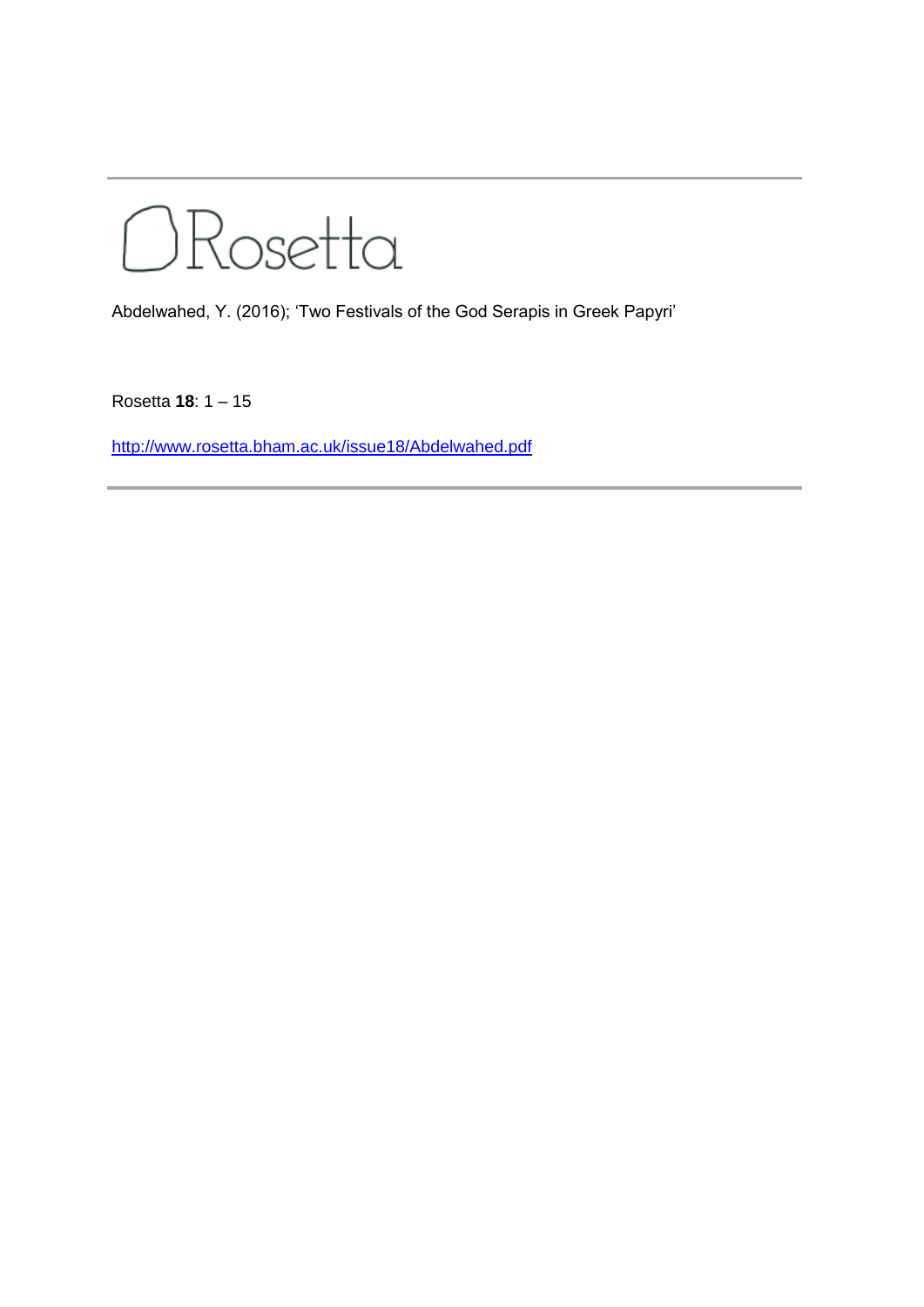## **TWO FESTIVALS OF THE GOD SERAPIS IN GREEK PAPYRI**<sup>1</sup>

*Dr. Youssri Abdelwahed Minia University*

## **Abstract**

The cult of the god Serapis and the sanctuaries dedicated to his worship in Egypt and elsewhere has extensively been studied by scholars.<sup>2</sup> Similarly, the *kline* associated with Serapis has been the subject of extensive scholarly discussion.<sup>3</sup> However, the festivals associated with the god have not yet been properly covered so far. This paper deals with two festivals of the god Serapis, the Serapia, attested in Greek papyri uncovered from Egypt in the Graeco-Roman period. The first festival started on 26 Khoiak, while the second began on 30 Pharmuthi. The paper attempts to reconstruct the two celebrations in the light of Greek papyrological documents. It argues that the Serapia of Khoiak is a continuation of the Pharaonic and Ptolemaic festival of Osiris, whereas in Pharmuthi another aspect of the god Serapis, closer to the Greek Zeus, appears to have been celebrated.

Tacitus has stated that the god Serapis was introduced from Sinope under Ptolemy I Soter, who gave him a great influence in Alexandria, where he became a Hellenised deity and served as an instrument of official religious policy.<sup>4</sup> Yet the god Serapis was initially Osiris-Apis, a funerary deity mainly honoured at Memphis. He was particularly associated with Osiris, the Egyptian god of the underworld and fertility. In his Greek aspect, however, Serapis was given the attributes and traits of Zeus,

<sup>1</sup> For citation of papyri and inscriptions, we adhere to the *Checklist of Editions of Greek, Latin, Demotic and Coptic Papyri, Ostraca and Tablets*, which is available at: http://scriptorium.lib.duke.edu/papyrus/texts/clist.html.

<sup>2</sup> Fraser 1960a. On the Alexandrian Serapeum: Botti 1895; Wace 1944; Rowe 1946; Rowe and Rees 1957; Schwartz 1966; Grimm and McKenzie 2004; McKenzie, Gibson, and Reyes 2004; Sabottka 2008; McKenzie 2009. On the Serapeum at Luxor: Golvin et al 1981, 1986. On the Serapea in the Roman world: Wild 1984. On the Serapeum at Rome: Taylor 2004. On the Serapeum at Ephesus: Akurgal 1973. On the Serapeum at Ostia: Bloch 1959.

<sup>3</sup> Montserrat 1992; Koenen 1967.

<sup>4</sup> Tacitus, *History* 4.83-84.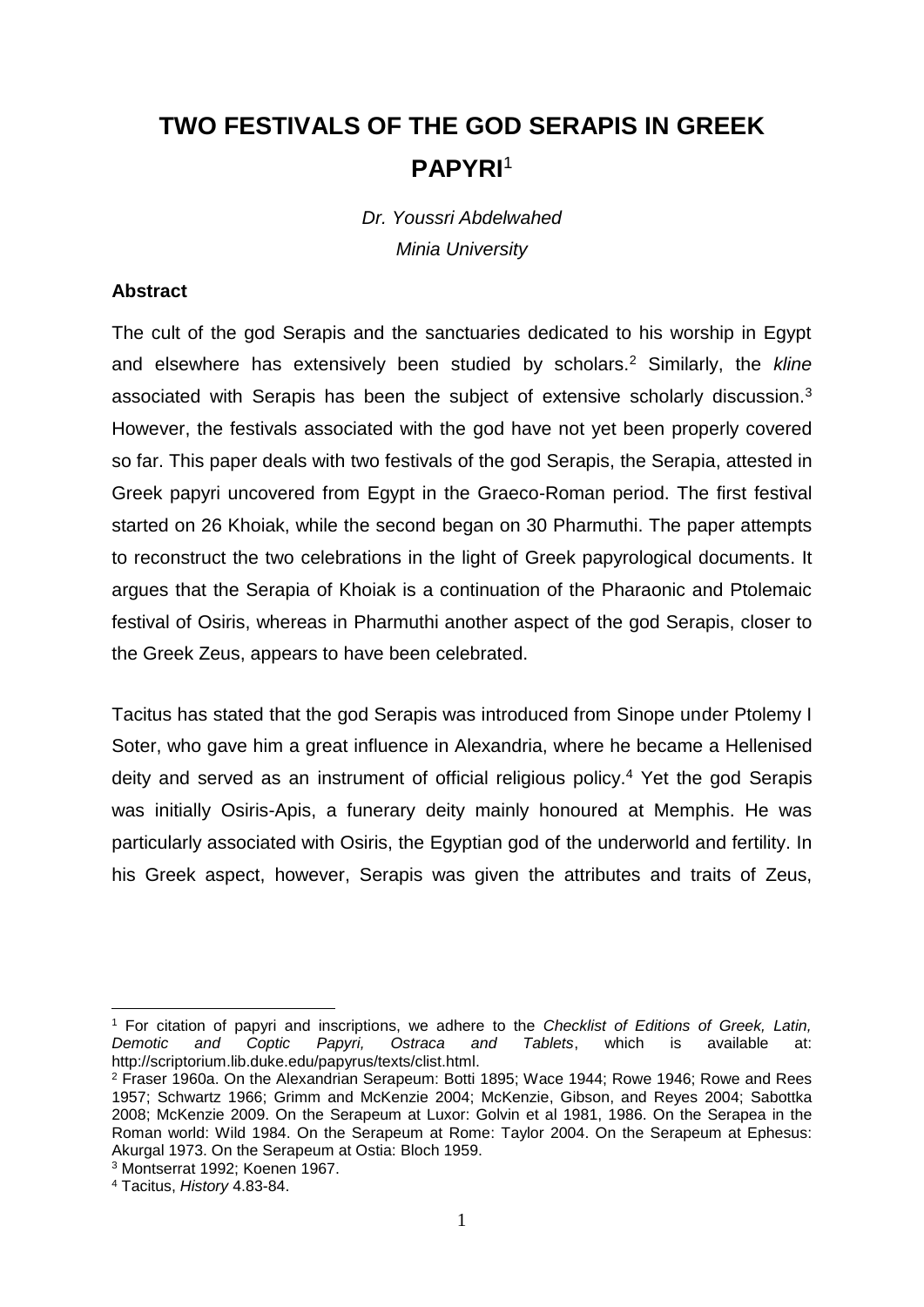Dionysus, Pluto, and Kronos. This complex deity attained high popularity in the Roman period, when he was frequently associated with the goddess Isis.<sup>5</sup>

There are simultaneously two main distinct festivals held in honour of the god Serapis: the Serapia on 26 Khoiak (Julian: 22 December) and the Serapia on 30 Pharmuthi (Julian: 25 April). The name of the festival of Serapis is often designated in papyri as Serapia,<sup>6</sup> Serapeia, or even Serapieia.<sup>7</sup> Although the two festivals of the Serapia carried the same name, they occurred at different dates in the year. This means that the two celebrations should be separated from each other, although they were dedicated to the same deity.

Let us first consider the Serapia of Khoiak. In addition to the festival and public procession of the god Soknebtunis *alias* Kronos at Tebtunis, the account of the temple of Soknebtunis refers to the Serapia in Khoiak (Χοίακ άγνιας Σαράπιδος).<sup>8</sup> Like the festival of Sokar, the Serapia of Khoiak appears to have been related to the sacred mysteries of Osiris in Khoiak as it is annually held on 26 Khoiak, as two other texts of the same kind suggest.<sup>9</sup> According to a papyrus of AD 138 the Serapia was celebrated at Soknopaiou Nesos on 26 Khoiak ( $k\alpha$ )  $\tau_{\text{II}}$   $k_{\text{S}}$   $\Sigma\alpha\rho\alpha\pi$ ioi ήμερων) and lasted for eight days, indicating that the Serapia began in Khoiak and continued early into Tybi. It was thus a relatively long celebration. 10

The festival of Khoiak is also confirmed in other religious documents, written in Greek or hieroglyphic. *P.Hib* I.27, a Ptolemaic calendar for the Saite nome, mentions 26 Khoiak as the festival of the god Osiris, in which the journey of Osiris and the sail of his golden ship are conducted (Όσιρις περιπλεῖ καὶ χρυσοῦν πλοῖον ἐξάγεται).<sup>11</sup> In the festival calendars of the temples of Edfu and Esna, 26 Khoiak is honoured as the day of Sokar, a funerary deity assimilated with Osiris. In the festival calendar of Dendera, however, the festival of Osiris is celebrated on 24 and 25 Khoiak and that

<sup>5</sup> Bonnet 1952: 649-55.

<sup>6</sup> *SB* XIV.11329.6.

<sup>7</sup> *P.Sarap*. 89c.4. Serapieia is a festival of Serapis also attested at Tanagra (*IG* 7.540).

<sup>8</sup> *P.Tebt*. II.298.8 = *W. Chrest*. 90.

<sup>9</sup> *SB* VI.9199.19, *W. Chrest*. 92.ii.27.

<sup>10</sup> *Stud.Pal*. XXII.183.73.

<sup>11</sup> *P.Hib*. I.27.60-2.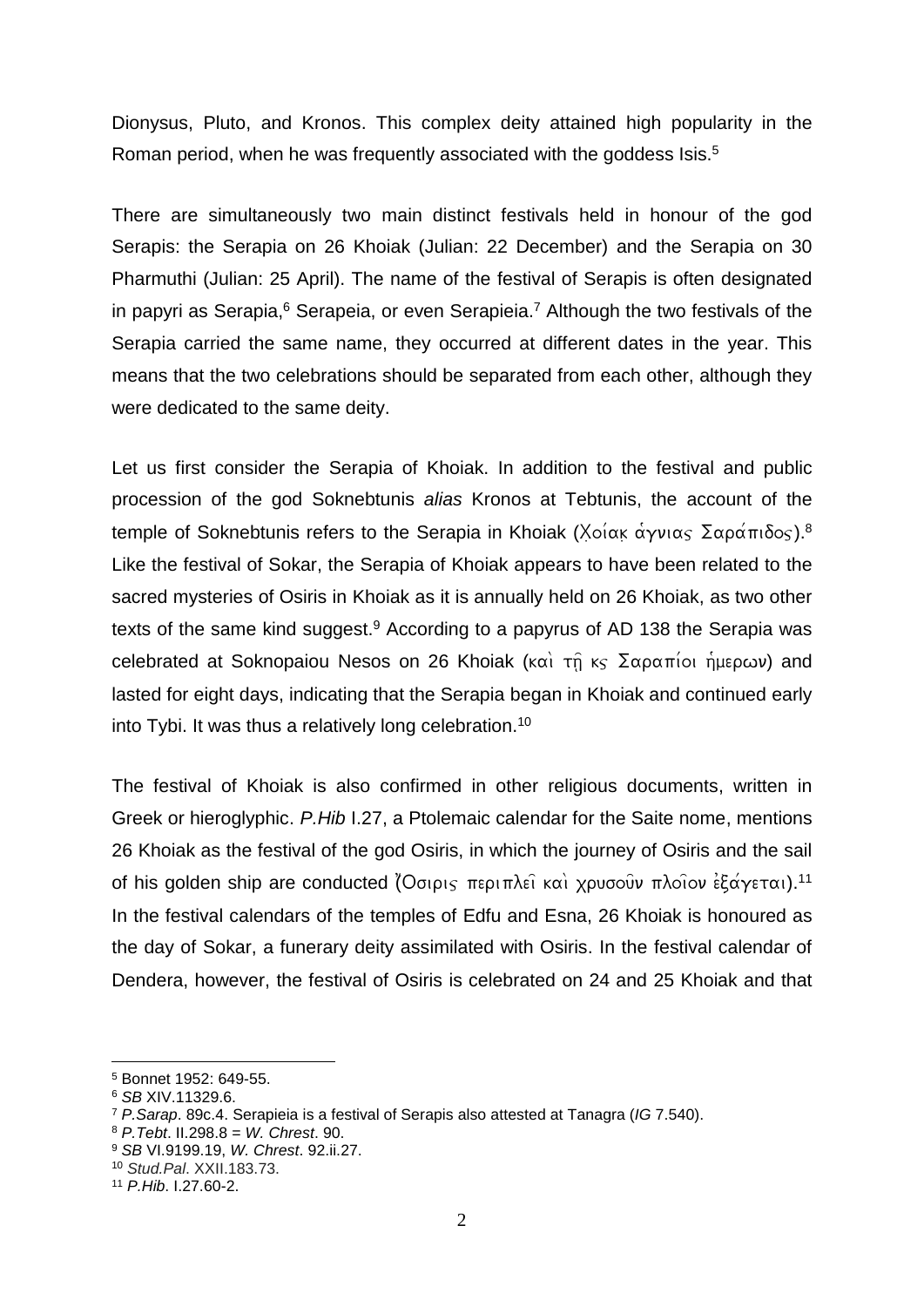of Sokar on 26 Khoiak. <sup>12</sup> The festival of Sokar was a traditional celebration that enlivened the life of Theban inhabitants from the Pharaonic down to the Roman period. However, the history of Sokar and his feasts first appeared c. 3000-2686 BC. The mysteries of Osiris and the festival of Sokar were linked together because they were both gods of the necropolis. In cultic terms, the festival of Sokar was influenced by the rites and festivals of Osiris.<sup>13</sup> From the Ptolemaic period Sokar became a form of Osiris and the festival of Sokar was assimilated into the Khoiak mysteries of Osiris. Thus the Khoiak festival of Osiris was lengthened and began on 12 Khoiak and lasted until the end of the month.<sup>14</sup> Like Serapis, Sokar only had 26 Khoiak as his feast day.<sup>15</sup> On 30 Khoiak, however, the erection of the *Djed* pillar was celebrated.<sup>16</sup> The slight difference in date does not mask the relationship of these interconnected festivities, which were meant to commemorate the journey of the god Osiris before his corpse was found by his wife Isis. The resurrection of Osiris and his interment took place on the festivals of Osiris, Sokar, and Serapis in Khoiak. In the Serapia of Khoiak/Tybi, the god Serapis is honoured on 26 Khoiak as Osiris and this appears to be a continuation of the ancient Egyptian festivals of Osiris in Khoiak.

The sacred journey of Osiris, presumably held in Khoiak, was also celebrated at Canopus (modern Abu Qir) near Alexandria, because the sacred ship of Osiris ( $i\epsilon\rho\grave{o}v$  $\pi\lambda$ oiov του 'Οσείριος) is similarly mentioned in an inscription, which dates back to the third century BC and was uncovered at Canopus. <sup>17</sup> A temple dedicated to Osiris was located at Canopus; it was built under Ptolemy III Euergetes and his wife Berenice. Numismatic evidence confirms that this temple was built in Egyptian traditional style with a two-towered pylon as its facade-entrance.<sup>18</sup> Equally important, Sarapion *alias* Isidoros, a priest of Antinous at Antinoopolis, dedicated an altar to the temple of Serapis at Canopus,<sup>19</sup> which was famous for its healing abilities and oracles, implying that the temple exceeded its local importance.<sup>20</sup> The archaeological material brought to light during the excavations of Canopus implies a strong

 $\overline{a}$ 

<sup>12</sup> Alliot 1949: 244-5; Sauneron 1962: 16.

<sup>13</sup> Gaballa and Kitchen 1969: 1-76.

<sup>14</sup> Chassinat 1966: 69-73.

<sup>15</sup> Fairman 1954-5: 182-92.

<sup>16</sup> Gaballa and Kitchen 1969, 71.

<sup>17</sup> *OGI* 56.51.

<sup>18</sup> Abdelwahed 2015: 70-3.

<sup>19</sup> Letronne 1974: 444-6.

<sup>20</sup> Strabo17.1.17.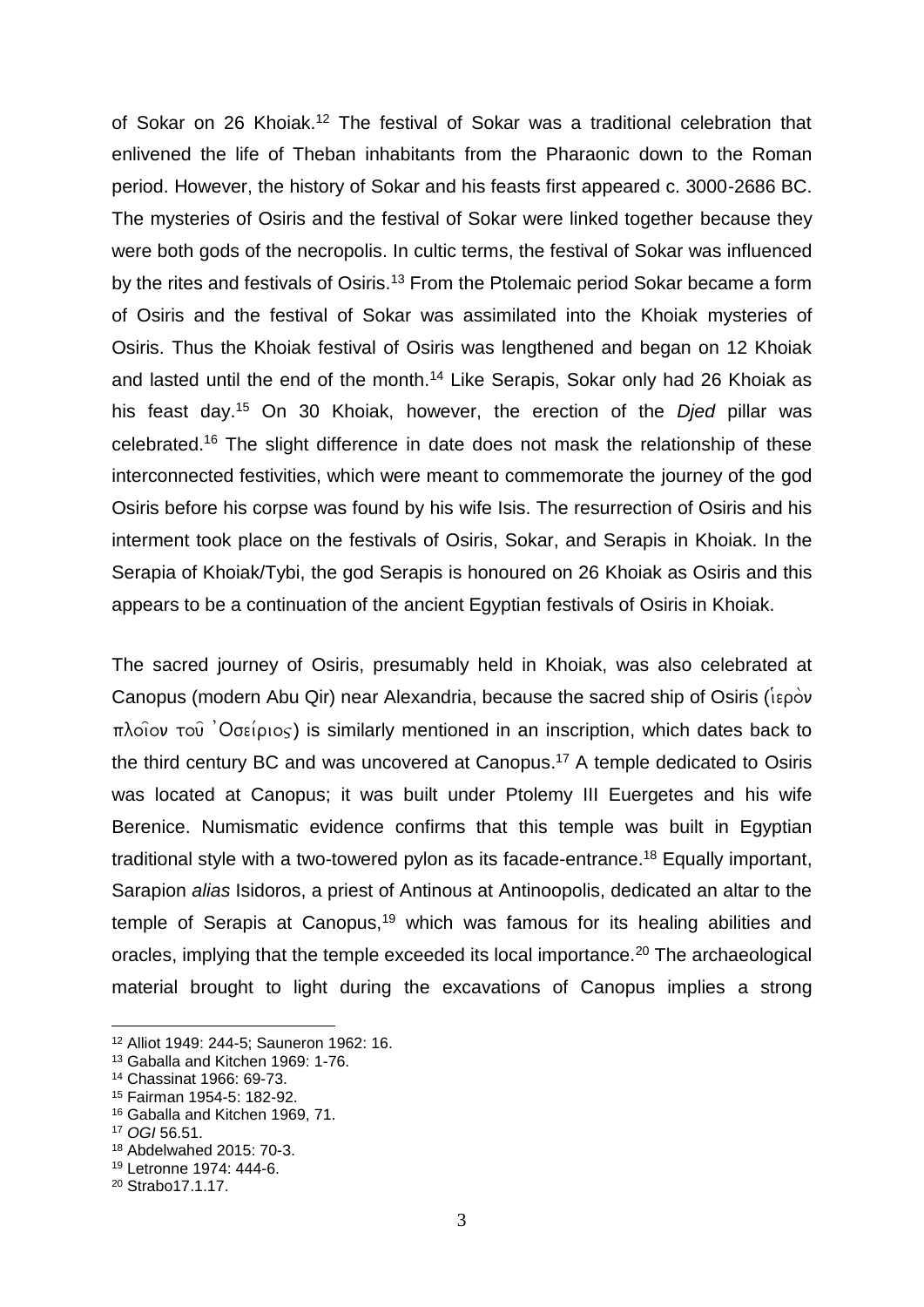presence of Egyptian and Hellenistic cults in the town.<sup>21</sup> Alexandria was connected to nearby Canopus by the Canopic canal, whereas the two sites were connected to the Nile Valley by the Canopic branch of the Nile. Early in the Roman period, pilgrims and revellers from Alexandria and elsewhere visited Canopus on public feast days. During that time, the Canopic canal 'was crowded day and night with shipping where men and women play flutes and dance without restraint with the people of Canopus'.<sup>22</sup> Recent excavations of the canal yielded a considerable number of oblatory dishes, votive barques, and lamp dishes, apparently evidence of such celebrations.<sup>23</sup> The sacred ship of Osiris mentioned earlier in the text might have sailed in the Canopic canal during the Serapia of Khoiak.

As part of this article, I wish to argue that the festival of Serapis ( $\epsilon$ optor)  $\tau$ ou  $\Sigma\alpha\rho\alpha\pi$ mentioned in a papyrus of the second century AD refers to the Serapia of Khoiak rather than that of Pharmuthi. According to this papyrus, the festival of Serapis is marked with a public procession  $(\pi \in \mathbb{R})^{24}$  This statement accords with the passage of Achilles Tatius:

It chanced to be the time of the sacred month of the great god whom the Greeks call Zeus, and the Egyptians Serapis, and a torch procession took place. And this was the greatest spectacle I ever saw; for it was evening and the sun had set, but night was nowhere to be seen – rather another sun had arisen, refracted into countless fragments. For then the city vied with the sky for beauty.<sup>25</sup>

This torch-procession brought the cult of Serapis into the public space, as it exited the *temenos* and marched into the city. Although the processional route and activities of this festival are unknown, it must have been a spectacular event, like the Grand Procession of Ptolemy II Philadelphus held 'in the stadium' of Alexandria<sup>26</sup> or the procession of Attis and the Magna Mater in imperial Rome from the Palatine

1

<sup>21</sup> Goddio 2007.

<sup>22</sup> Strabo 17.1.17.

<sup>23</sup> Goddio and Clauss 2006: 195-7.

<sup>24</sup> *BGU* III.845.18-19.

<sup>25</sup> Achilles Tatius 5.2.

<sup>26</sup> Athenaeus 5.197d-203b; Rice 1983.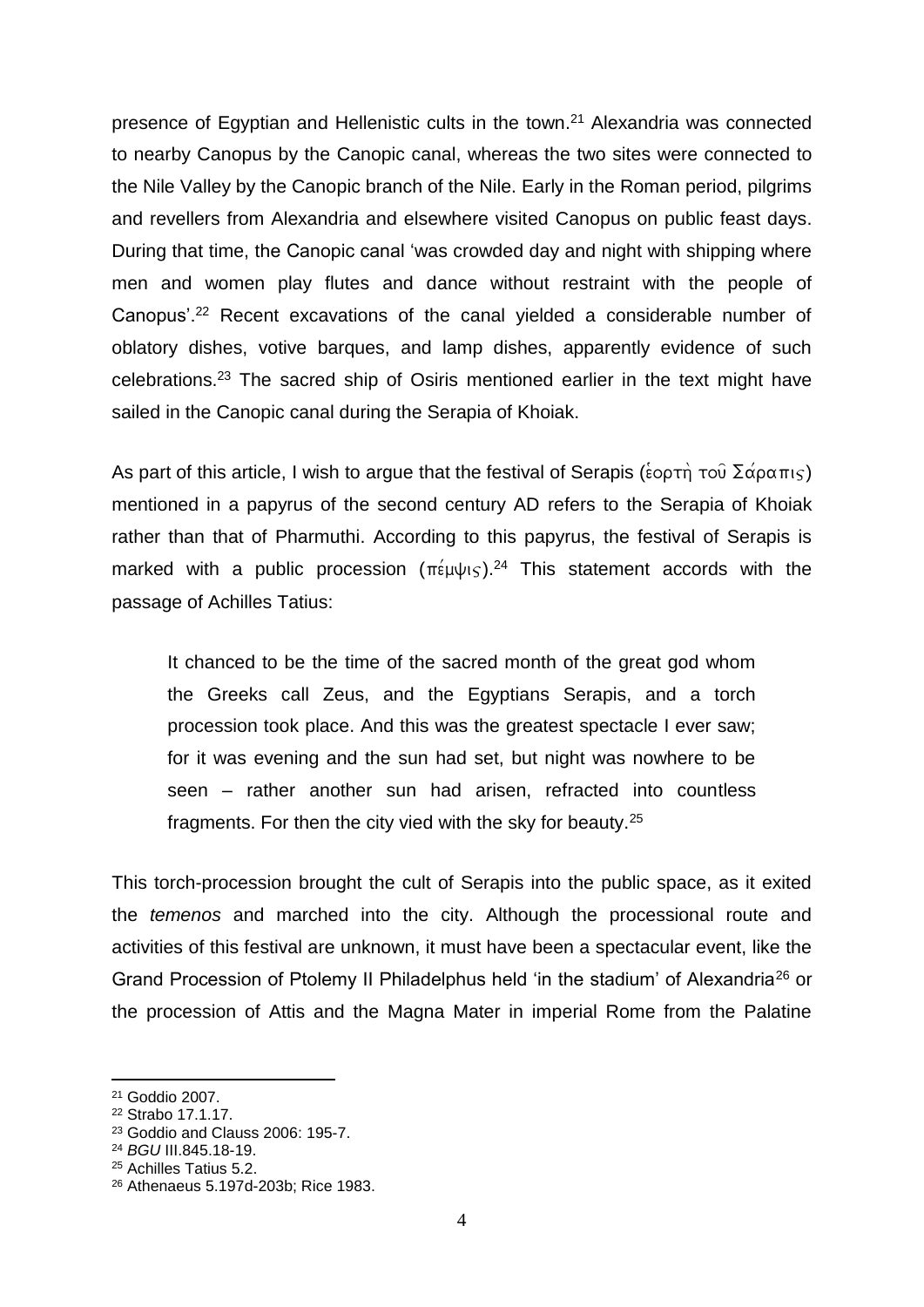temple, through the city, to the Gaianum or the Phrygianum.<sup>27</sup> It was to this torchprocession that an edict of AD 215 of Caracalla refers, which ordered the expulsion of all the Egyptians who came from the *chora* to reside in Alexandria:

At the festival of Serapis and on certain other feast days ( $\Sigma \alpha \rho \alpha \pi \epsilon i \omega \varsigma$ ) kai\ e9te/raij tisi\n e9ortasi/moij h9me/raij), the Egyptians [of the *chora*  who] are accustomed to bring down bulls and other animals for sacrifice, or even on other days, are not to be prohibited for this.<sup>28</sup>

The Egyptians of the *chora* travelled to Alexandria to attend the festival of Serapis and perform sacrifices, suggesting that the Serapeion had more than local importance. By bringing bulls and other sacrificial animals, they effectively participated in the Serapia. The participants probably performed supplications at the Serapeion for the health and benefit of other relatives and friends who stayed in the *chora*. <sup>29</sup> For instance, a papyrus of AD 108 describes the festival of Serapis as a 'beautiful' one ( $\tau$ οις καλοις Σαραπείοις), where the sender, Heliodoros, tells the receiver, Selene, that he makes obeisance (*proskunyma*) to the god Serapis for her and her adopted children.<sup>30</sup> The sacrifice of bulls, geese, and other animals to Serapis at Alexandria is also confirmed in the *Life of Apollonius of Tyana*. <sup>31</sup> Although bulls are frequently offered as sacrifice at many major festivals, the fact that Serapis was thought of as an incarnation of the dead Apis bull probably provides the rationale for their sacrifice by the Egyptians of the *chora*. A list of animals is offered as forced contributions by each village of the division of Herakleides in the Arsinoite for the festival of Sarapis.<sup>32</sup> The application is official since it is registered by the *komogrammateus*. The large number of the beasts, 10 calves and 20 pigs, suggest that they are intended for a large celebration in the metropolis. Bulls, calves, and young pigs are offered as sacrifices in the festival of Serapis, which was a suitable occasion for worshippers and visitors to make devotions to the god Serapis.

<sup>27</sup> Salzman 1990: 164-9.

<sup>28</sup> *P.Giess*. I.40.ii.21-3 = *Sel.Pap*. 215.

<sup>29</sup> On the *proskynemata* of Dorotheos and Ammonios uncovered from the Serapeion: see Kayser 1994: 236-7.

<sup>30</sup> *P.Sarap*. 89c.

<sup>31</sup> *The Life of Apollonius of Tyana* 5.25 = Conybeare 1912.

<sup>32</sup> *P.Petaus* 40.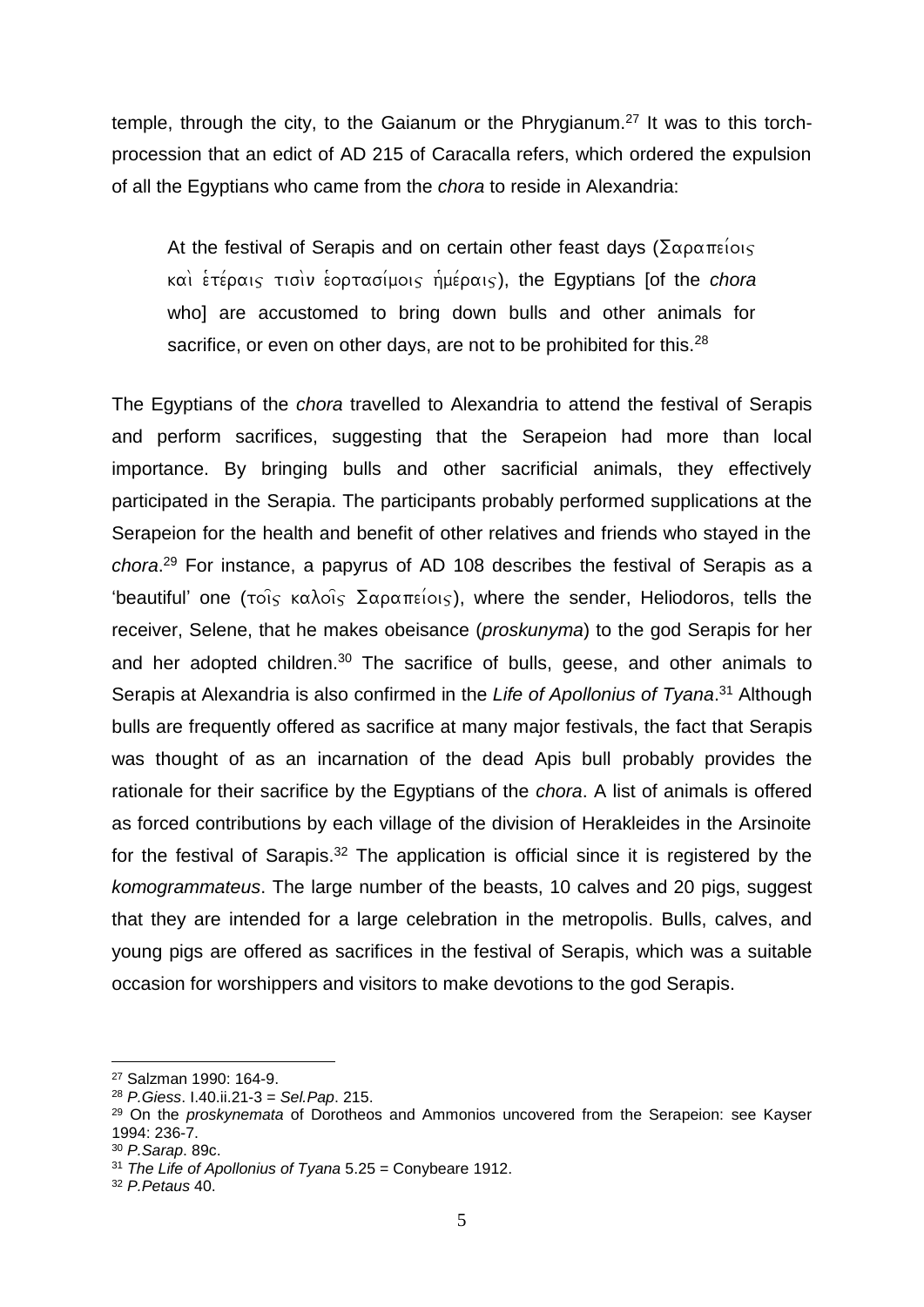Although the passage of Achilles Tatius does not explicitly mention the name of the sacred month of the festival of the god Serapis, I wish to argue that it is Khoiak for in the early fourth century AD a sacrifice was offered in the Alexandrian Lageion in connection with the Serapia on 26 Khoiak (ταύτα τη β... του Χοίακ. και τη κς του αὐτοῦ μηνὸς ἦζεν τὴν ἱεράν ἐν τῷ Λαγαίῳ).<sup>33</sup> Since the Lageion was located near the Serapeion, the sacrifice was offered to Serapis as Osiris in the nearby structure, which late sources call 'the stadium'. Dio Chrysostom criticised the Alexandrians' behaviour at the horse races, which occurred in a building he calls 'the stadium'.<sup>34</sup> In AD 69 Vespasian visited the Serapeion and the adjacent Lageion.<sup>35</sup> Three years later, Titus also visited the buildings in the same order, emphasising the connection between the two structures.<sup>36</sup> The Lageion was thus used as an arena for sacrifices during the festival of Serapis on 26 Khoiak.<sup>37</sup>



Figure 1. The anthropomorphic statue of Serapis in the form of Helios-Zeus.<sup>38</sup>

<sup>1</sup> <sup>33</sup> *SB* III.6222.32-33.

<sup>34</sup> Dio Chrys. *Or.* 32. 41-3.

<sup>35</sup> Henrichs 1968 : 51-80; *P.Fouad* I.8.10 = *SB* 16.12225.

<sup>36</sup> *P.Oxy*. XXXIV.2725.20-21.

<sup>37</sup> *SB* III.6222; Humphrey 1986: 505-12.

<sup>38</sup> Savvopoulos and Bianchi 2012: 131.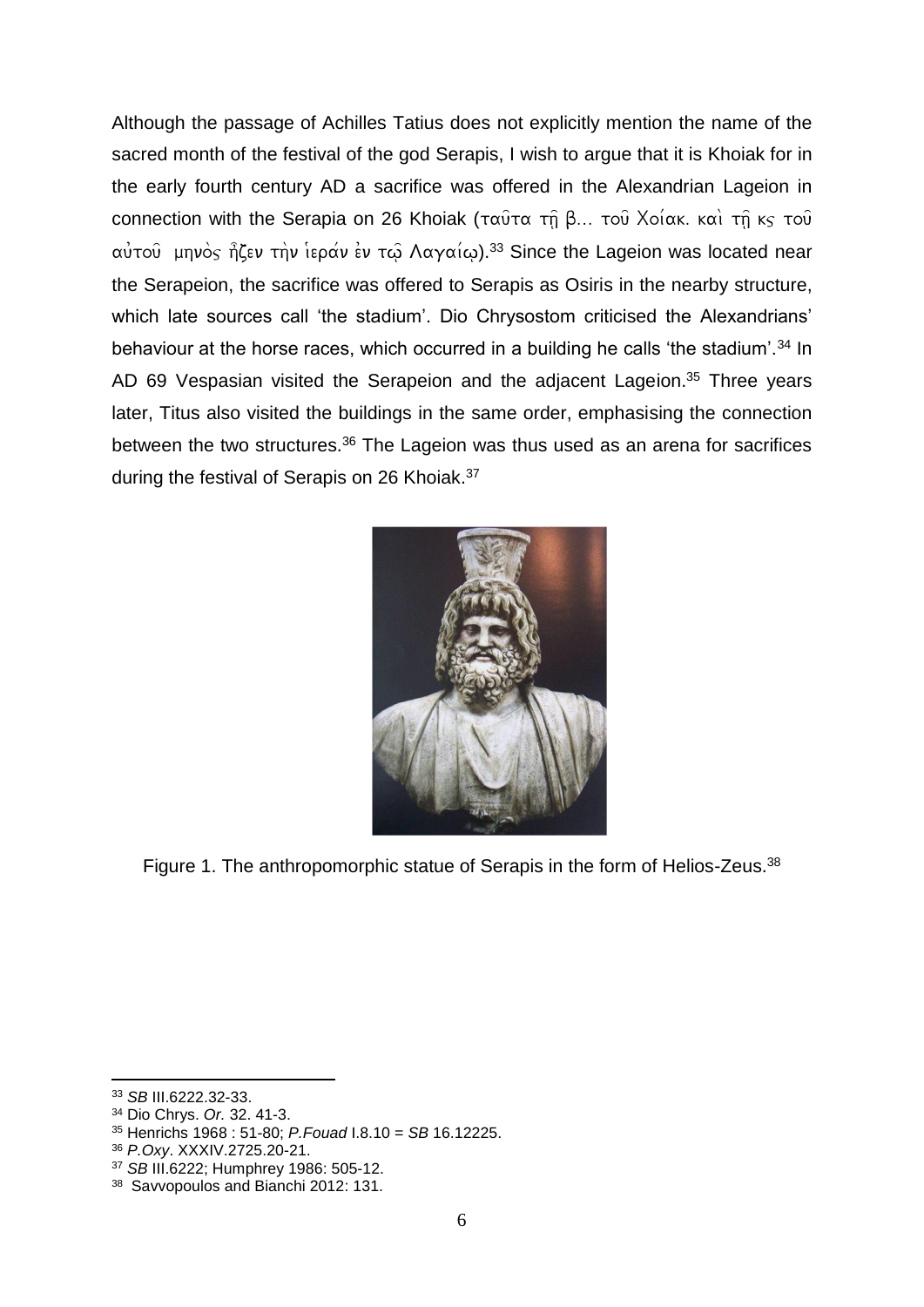

Figure 2. The statue of Apis dedicated to 'Serapis and the *sunnaoi theoi*' by the Emperor Hadrian in the Alexandrian Serapeion.<sup>39</sup>

Although the Serapia of Khoiak appears in documents as a continuation of an ancient Egyptian festival, it cannot be exclusively associated with a particular ethnic or legal group in Graeco-Roman Egypt. At Alexandria, for example, Serapis was the main deity of the city, yet his sacred precinct included classical and traditional Egyptian architectural and sculptural features. The co-presence of an anthropomorphic statue of Serapis in the form of Helios-Zeus (figure 1) and an Apis statue under Hadrian (figure 2) seems to reflect the biculturalism not only of the architecture of the Serapeion, but of the cult itself.<sup>40</sup> The participation of the Egyptians in the procession of Serapis does not mean that the festival only represented an Egyptian cultural identity. The temple of Serapis and his torchbearing procession must have served all worshippers of the deity, regardless of their ethnic or legal identities. Like Isis, Serapis transcended the particularity of his local origin and became a cosmopolitan deity.<sup>41</sup> Cinerary urns from Hadra contain the ashes of sacred delegations, *theoroi*, dispatched by various Greek cities outside Egypt to participate in festivals at Alexandria, to offer sacrifices at Alexandrian shrines, or simply to announce forthcoming festivals celebrated in their homelands.<sup>42</sup> It is possible that the *theoroi* who came to Alexandria had partaken of the torchbearing procession of Serapis, an important event in the city's religious life. So the

<sup>39</sup> McKenzie 2007: 185, fig. 312.

<sup>40</sup> Kayser 1994 : 176-9.

<sup>41</sup> Plut. *De Is et Os*. 66; Bonneau 1964: 319-24, 353-4, 426-35.

<sup>42</sup> Rönne and Fraser 1953: 84-94; Fraser 1960b: 159-61; Cook 1966: 23-34.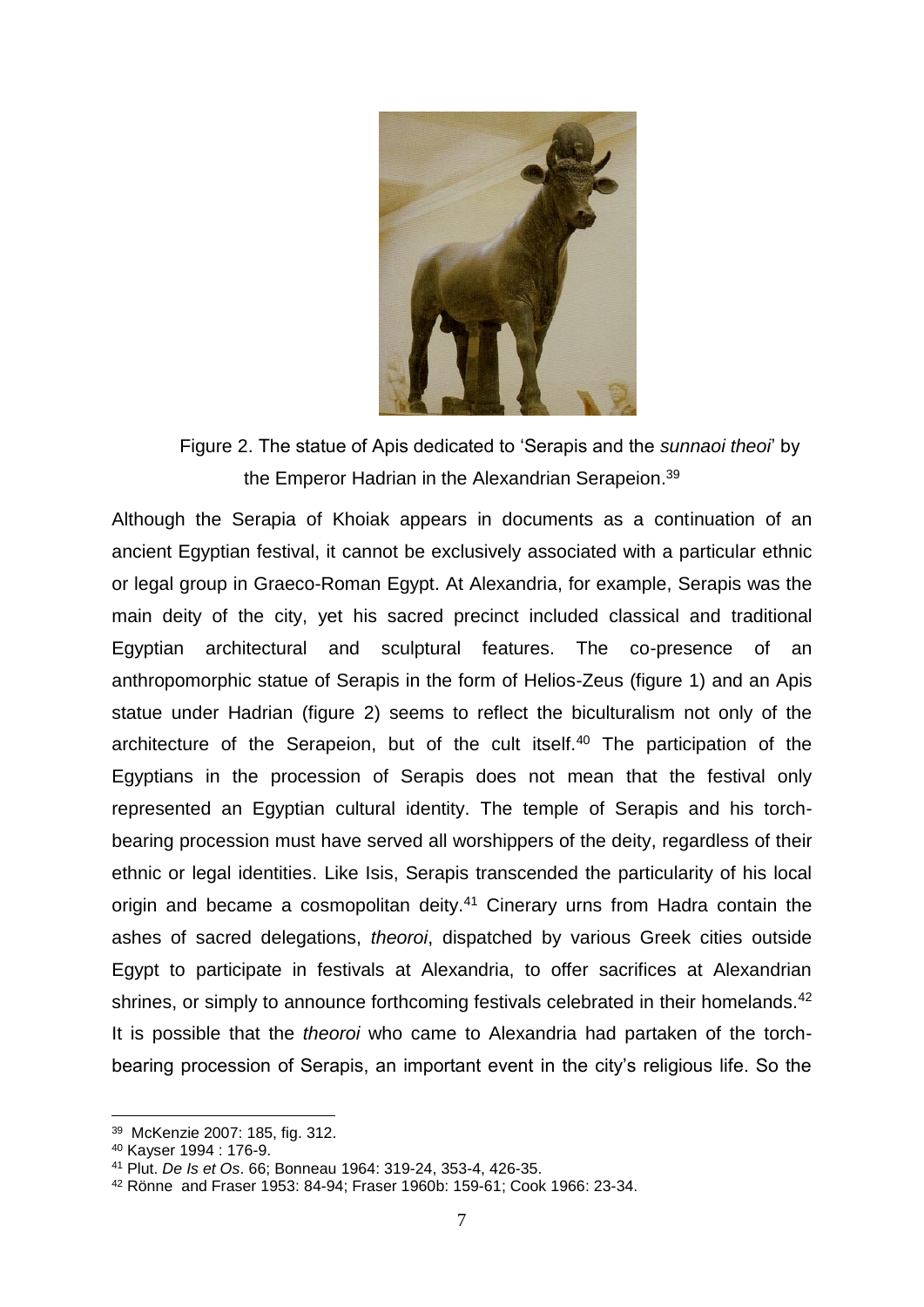festival of Serapis might have provided an occasion for bringing different groups together.<sup>43</sup>

The festival of Serapis is also confirmed in the *chora* and is characterised with a number of rites. In the early second century AD, the Serapia of Khoiak was marked with libations of wine ( $\sigma \pi \circ \nu \delta n$ ) at the temple of Soknopaiou Nesos.<sup>44</sup> In a private letter of AD 128/9 Kollouthos asked Marius to deliver a basket of dried fruit probably to be used during the festival of Serapis.<sup>45</sup> In AD 217/18 palm branches were also distributed to the participants in the festival of Serapis at the entrance-pylon of the Serapeion at Oxyrhynchus:

To Eutyches who distributes branches under the pylon of the Serapeion by the Great Icon.<sup>46</sup>

The use of the word pylon here says nothing about its architectural style or physical appearance. In Greek papyri, pylon is the general word for 'gateway'.<sup>47</sup> Although the sanctuaries built for Serapis, the Serapea, in Egypt and elsewhere usually followed Graeco-Roman layout, they also incorporated Egyptian architectural features.<sup>48</sup> That the gateway of the Serapeion took the shape of pyla of traditional Egyptian temples, with either two towers like the Augustan temple at Kalabsha or a single trapezoidal tower like Nero's South Temple at Karanis remains a possibility. Since the material of the Great Icon is unidentified, it refers to an unknown work of art executed by the pylon. The pylon of the Serapeion was used as reference point in religious festivals associated with the temple. Eutyches was perhaps the temple's door keeper, a priest, or servant. Like many other celebrations, the festival of Serapis is marked with libations of wine, the use of dried fruit, and the distribution of palm branches.

A late third-century AD papyrus gives an account of payments to a trumpeter, comedian, dancer, herald, the dog-headed one, and the doorkeeper of the

<sup>43</sup> Roullet 1972; Davies 2011: 21-53.

<sup>44</sup> *P.Tebt*. II.298.70.

<sup>45</sup> *SB* XIV.11329.

<sup>&</sup>lt;sup>46</sup> *P.Oxy. XLIII.3094.43-44: Ευτύχει θαλοδοτο*υοντι υπό τον πυλώνα του Σαραπείου προς τη μεγάλη εικόνι: Turner 1952.

<sup>47</sup> Husson1983: 243-6; Abbas and Abdelwahed 2014.

<sup>48</sup> Wild 1984: 1739-1851; Akurgal 1973, 163-4.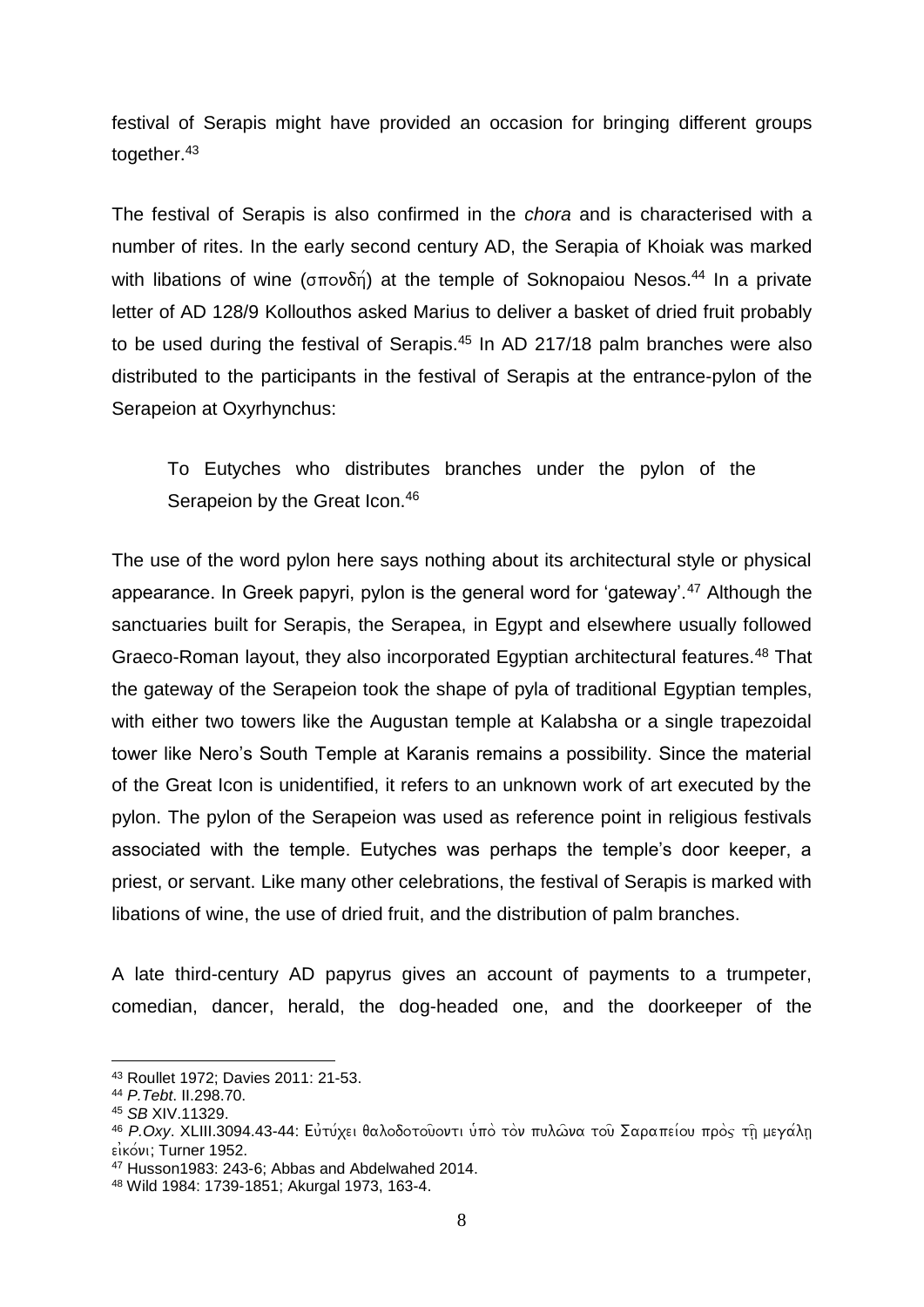Serapeion at Oxyrhynchus in return for their duties in the festival of Serapis.<sup>49</sup> Since the papyrus speaks of gifts to 'the dog-headed one', who refers to 'the official who took the part of Anubis in the festival', <sup>50</sup> it must have included a public procession. The presence of this kuv $\omega$  $\pi$ ns suggests that we are dealing with the Serapia of Khoiak. This official also appears in the procession of Isis in Rome.<sup>51</sup> An apprentice boy at Oxyrhynchus is given two days as holidays during the festival of Serapis.<sup>52</sup> In the second century AD two hundred crowns termed *sarapiakoi* (σαραπιακοί) were probably worn by the participants in the public procession associated with the festival of Serapis.<sup>53</sup> The Serapia was thus an elaborate carnival to which dancers, trumpeters, comedians, musicians and pilgrims came.

Having explored the Serapia of Khoiak/Tybi, let us now turn to the Serapia of Pharmuthi. Unfortunately, the Serapia of Pharmuthi is less documented in papyri. Yet a number of papyri confirm that this festival took place between the end of Pharmuthi, presumably 30 Pharmuthi, and continued early into Pachon. For instance, a papyrus of 105/101 BC gives 10 Pachon as the date when the Serapia ends. This simply means that the celebration of the Serapia lasted for a number of days in Pharmuthi/Pachon. The Serapia of Pharmuthi/Pachon is attested in papyri from the first century BC to the early fourth century AD. In the late second and early first century BC the kleruchs of 7 arourai and the katoikoi (n  $\sigma$  sulvodos to  $\sigma$  $\frac{1}{2}$ επταρούρων καὶ ἐπικεφάλαιον των κατοίκων καὶ τὴν ἱερωνιαν) assembled to participate in the Serapia at Kerkeosiris, indicating that wealthy Egyptians and settlers of Graeco-Macedonian origin celebrated the Serapia.<sup>54</sup> This is a testimony of the diffusion of the cult of Serapis in the late Ptolemaic period.

In AD 215/216 the archive of the temple of Jupiter Capitolinus at Ptolemais Euergetis gives an account of the expenses on the occasion of the Serapia of Pharmuthi: 10 drachmas on olive-oil for anointing the statues; 7 drachmas on olive-oil for lighting lamps in the *sekos*; 4 drachmas on perfumes and incense; and 4 drachmas on the

1

<sup>49</sup> *SB* IV.7336.42.

<sup>50</sup> Wormald 1929: 242.

<sup>51</sup> Apul. *Metamorpheses* XI.11.

<sup>52</sup> *P.Oxy.* XXXI.2586.42 (AD 264).

<sup>53</sup> *P.Alex*. 22.4.

<sup>&</sup>lt;sup>54</sup> *P. Tebt.* I.119.25, 30-33. The meaning of the word  $i\epsilon \rho \omega \nu \alpha$  is dubious.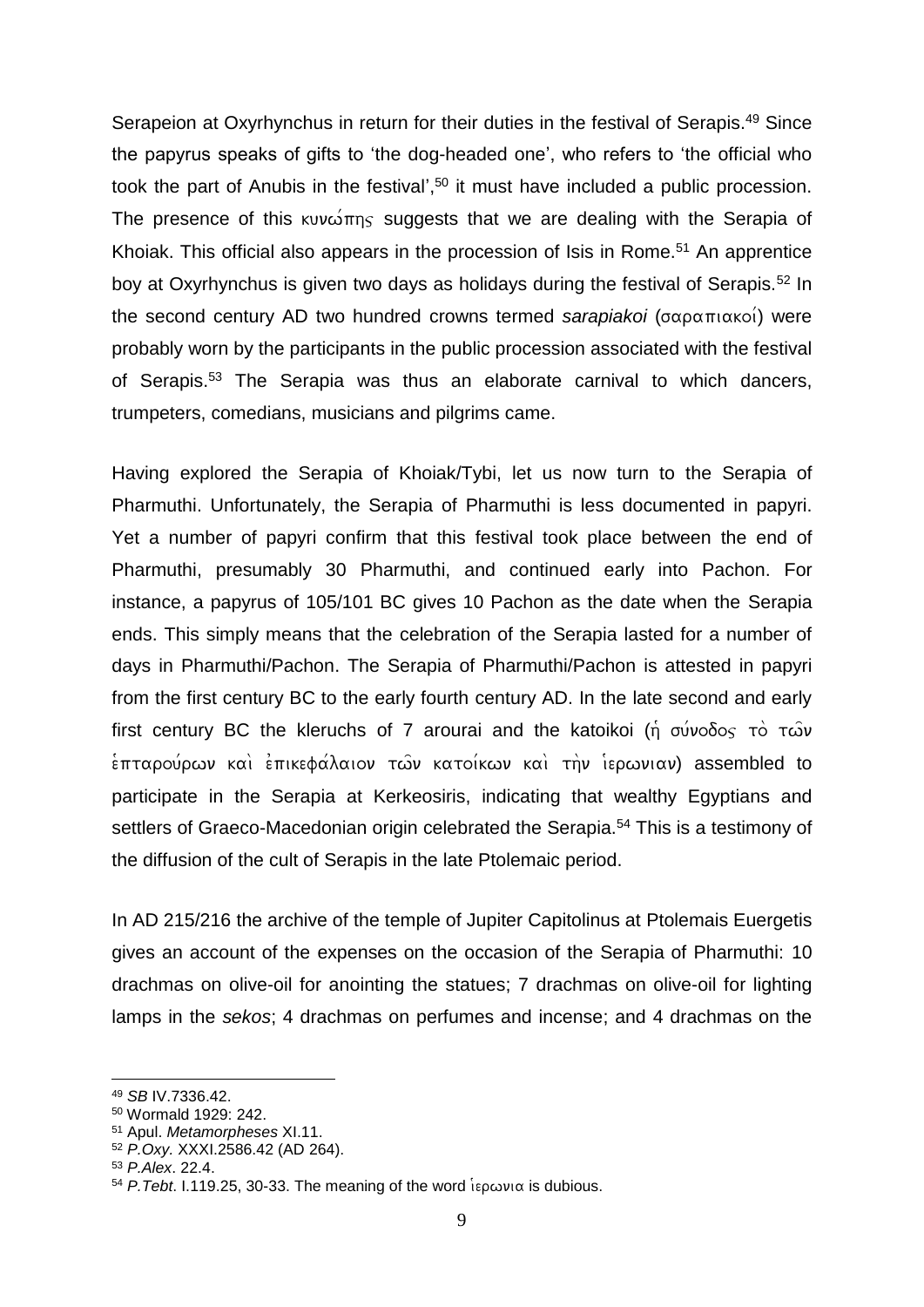carriage of fruit-trees and palm branches. <sup>55</sup> Like the Serapa, a festival of Kronos *alias* Sobek was also celebrated at this Roman temple and called for by the gymnasial and bouleutic elites.<sup>56</sup> This reflects the incorporation of traditional festivals into Roman sanctuaries. The Serapia of Pharmuthi has, in Francoise Perpillou-Thomas' view, a political sense.<sup>57</sup> By the end of the Ptolemaic period, Serapis was thought of as an embodiment of the royal power, and this character was emphasised under Roman rule.<sup>58</sup> As previously mentioned, Serapis was honoured by Roman Emperors during their visits to Egypt. The attestation of the Serapia in the temple of Jupiter Capitolinus, which mainly celebrated formal festivals such as the birthday of Rome and of the imperial family, suggests that the Serapia of Pharmuthi/Pachon had an official character. 59

The calendar of Philocalus and the *Menologium Rusticum* confirm that the Serapia was also held in Rome on 25 April (30 Pharmuthi).<sup>60</sup> It is likely that the Serapia on 30 Pharmuthi is related to the festival of the Eleutheria, which was celebrated on 1 Pachon at Soknopaiou Nesos (Παχών α Ελευθερίοις).<sup>61</sup> Like Serapis, the god Zeus-Eleutherios is frequently associated with  $\text{Isis}, {}^{62}$  and texts from the early Roman period frequently mention Zeus-Eleutherios as a title of the Roman Emperor.<sup>63</sup> This connection emphasises the distinction between the Serapia of Khoiak/Tybi and the Serapia of Pharmuthi/Pachon in the local calendar. The god Serapis honoured at the end of Pharmuthi seems to be a Hellenised god, who was equated with Zeus and was perhaps designed as master of the universe. Even on imperial coins, Serapis is often portrayed as a funerary god. At his side sits the three-headed dog Cerberus, guardian of the underworld, and on his head is the kalathos of Pluto.<sup>64</sup>

The Serapia of Pharmuthi/Pachon was an opportunity of a bonus ( $\epsilon i \varsigma \lambda \acute{o} \gamma \circ \nu \acute{\epsilon} \circ \rho \tau \iota \kappa \circ \hat{\nu}$  $\sum \alpha \rho \alpha \pi$  (oi) given to two groups of slaves, who respectively received 1000 and 1600

<sup>55</sup> *BGU* II.362.xii.16-18.

<sup>56</sup> *BGU* II.362.vi.22-4 = *Sel.Pap*. II.404.

<sup>57</sup> Perpillou-Thomas 1993: 132.

<sup>58</sup> Fraser 1960a; 1-54.

<sup>59</sup> *BGU* II.362.xii.8.

<sup>60</sup> *CIL* I² 256 and 280-1.

<sup>61</sup> *Stud. Pal*. XXII.183.iv.81.

<sup>62</sup> *SB* III.7257.2 (12 BC): in association with Isis-Thermouthis at Dendera; *OGIS* II.569.1 (first century AD): in relation with Isis; *SB* V.8420.2 = *IG Philae* 142 (7 BC) in the temple of Isis on Philae.

<sup>63</sup> *P.Oslo*. II.26.39 (5/4 BC).

<sup>64</sup> Perpillou-Thomas 1993: 133.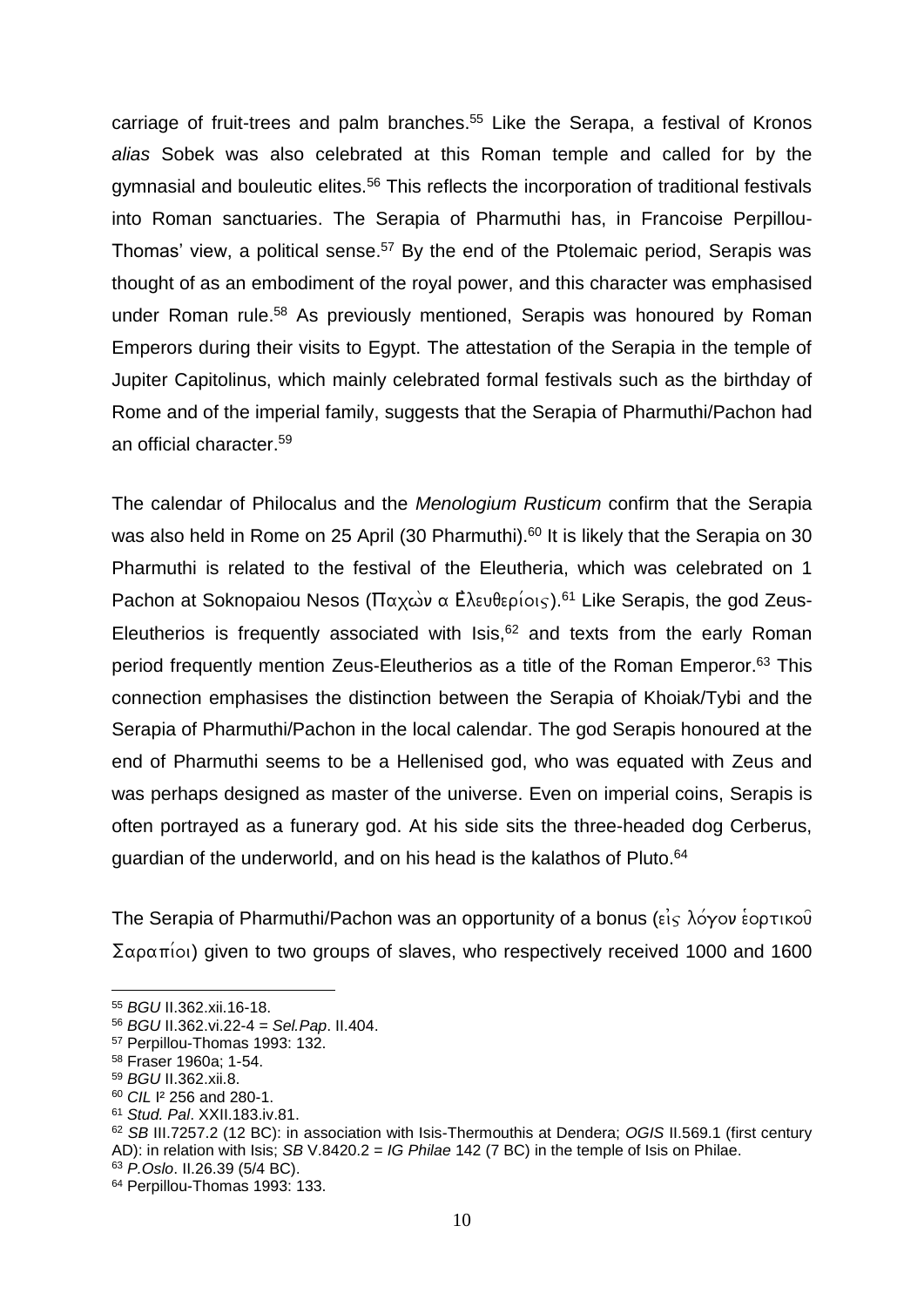drachmas in AD 315. <sup>65</sup> The present given at the Serapia of Pharmuthi/Pachon ( $\sum \alpha \rho \alpha \pi$ iois *i* optikov) is also mentioned in a second-century AD papyrus that gives expenditures on a number of local festivals.<sup>66</sup> This is one of the oldest references to the word  $\epsilon_{\text{optikog}}$ , which is widely used, especially in the plural ( $\epsilon_{\text{optikaj}}$ ), in lease contracts of the fifth and sixth century  $AD<sup>67</sup>$  This bonus was probably given to slaves in return for their duties during the festival of Serapis. In an apprenticeship contract of a slave who plays the *aulos*, one finds the expression  $\kappa_1 \theta \alpha \rho_1 \sigma_1 \sigma_1 \sigma_2$  $\sum$ αραπιακοΐς or 'the performers of the kithara of Serapis'.<sup>68</sup> This implies that slaves were employed to play the flutes and kitharas during the Serapia. It is to be noticed that the contract begins from Pharmuthi, the month at the end of which the Serapia took place. Although the context of the papyrus is unknown, the document shows certain activities or rites particularly associated with the festival of Serapis. Not surprisingly, the slave-flautists dedicated to the god Serapis, *dicati magno sarapi tibicines*, also figure in the procession of Isis in imperial Rome.<sup>69</sup>

## **Conclusions**

Two annual festivals of the god Serapis existed in Graeco-Roman Egypt: the Serapia on 26 Khoiak (Julian: 22 December) and the Serapia on 30 Pharmuthi (Julian: 25 April). The Serapia of Khoiak is a continuation of the Pharaonic and Ptolemaic festival of Osiris; it is confirmed in reliefs at traditional temples like Esna, Edfu, and Dendera, where Serapis was honoured on 26 Khoiak as Osiris. The Serapia of Khoiak celebrates the traditional dimension of the divinity, and is confirmed by the archives of village temples like Soknopaiou Nesos. In the Roman period, the Serapia of Khoiak-Tybi continues as a celebration for Osiris. Although the festival was mainly celebrated by the non-Hellenised part of the population, this does not mean that it only expressed the identity of those legally-defined as Egyptian. The Serapia on 26 Khoiak is characterised with a sacrifice in the Alexandrian Lageion and with a public procession in Alexandria and elsewhere in the *chora*. The Egyptians of the *chora* were not precluded from travelling to Alexandria to participate in the Serapia and brought bulls and other animals for sacrifice, as the edict of Caracalla confirm. In

<sup>65</sup> *P.Stras*. VI.559.12-15.

<sup>66</sup> *P.Ross.Georg*. II.ii.41.34.

<sup>67</sup> E.g. *P.Stras*. I.40.49 (AD 569). Cf. *P.Oxy*. IV.724.5-6 (AD 155).

<sup>68</sup> *BGU* IV.1125.25.

<sup>69</sup> Apul. *Metamorphoses* XI.9.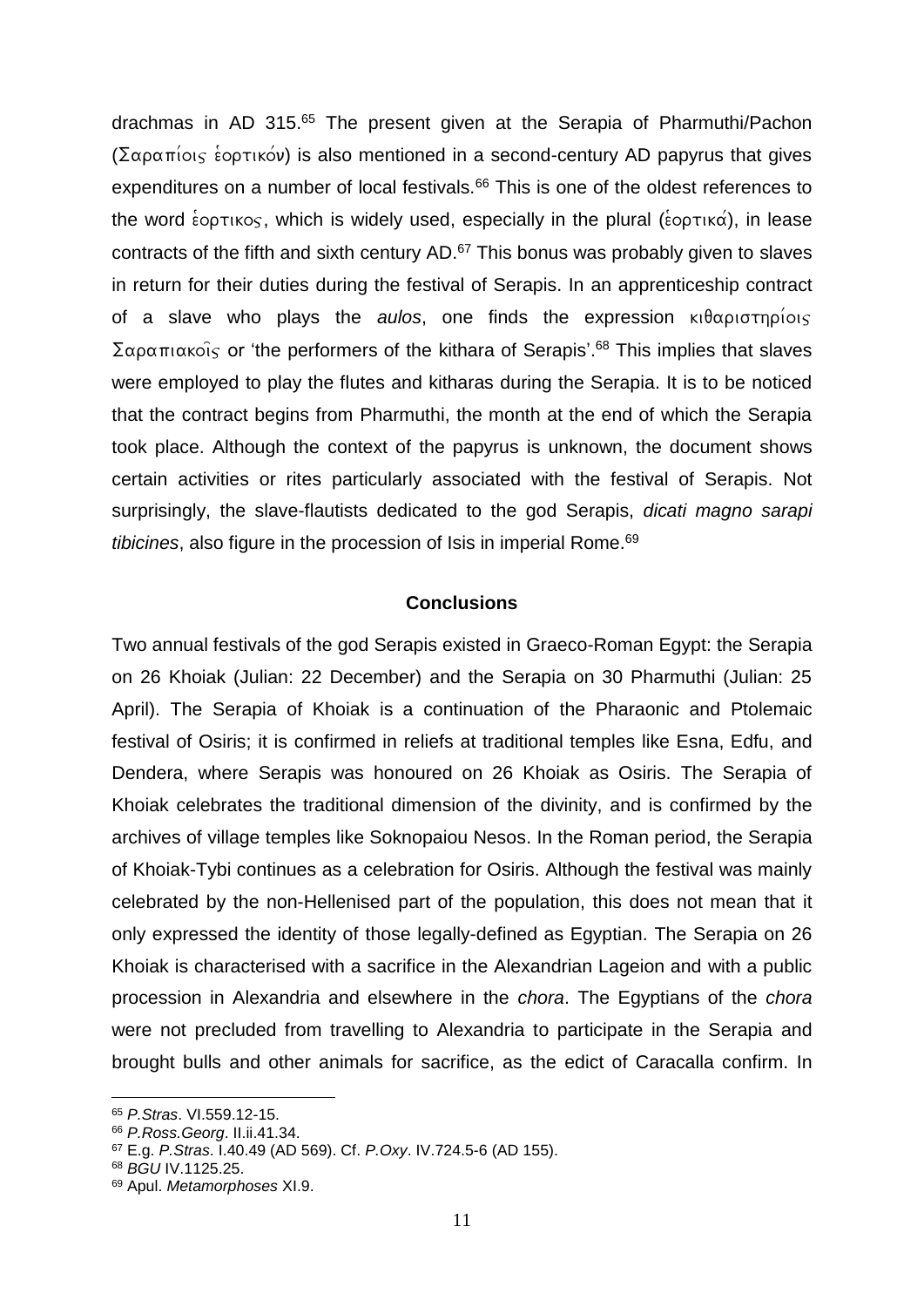Pharmuthi-Pachon another aspect of the god Serapis, closer to the Greek Zeus, seems to have been celebrated. The Serapia of Pharmuthi-Pachon is mainly celebrated by small Graeco-Egyptian bourgeoisie and wealthy land owners, who then give a bonus to their slaves in return for their duties. The festival probably had an official, political character since it is confirmed in the temple of Jupiter Capitolinus at Ptolemais Euergetis and in the calendar of imperial Rome.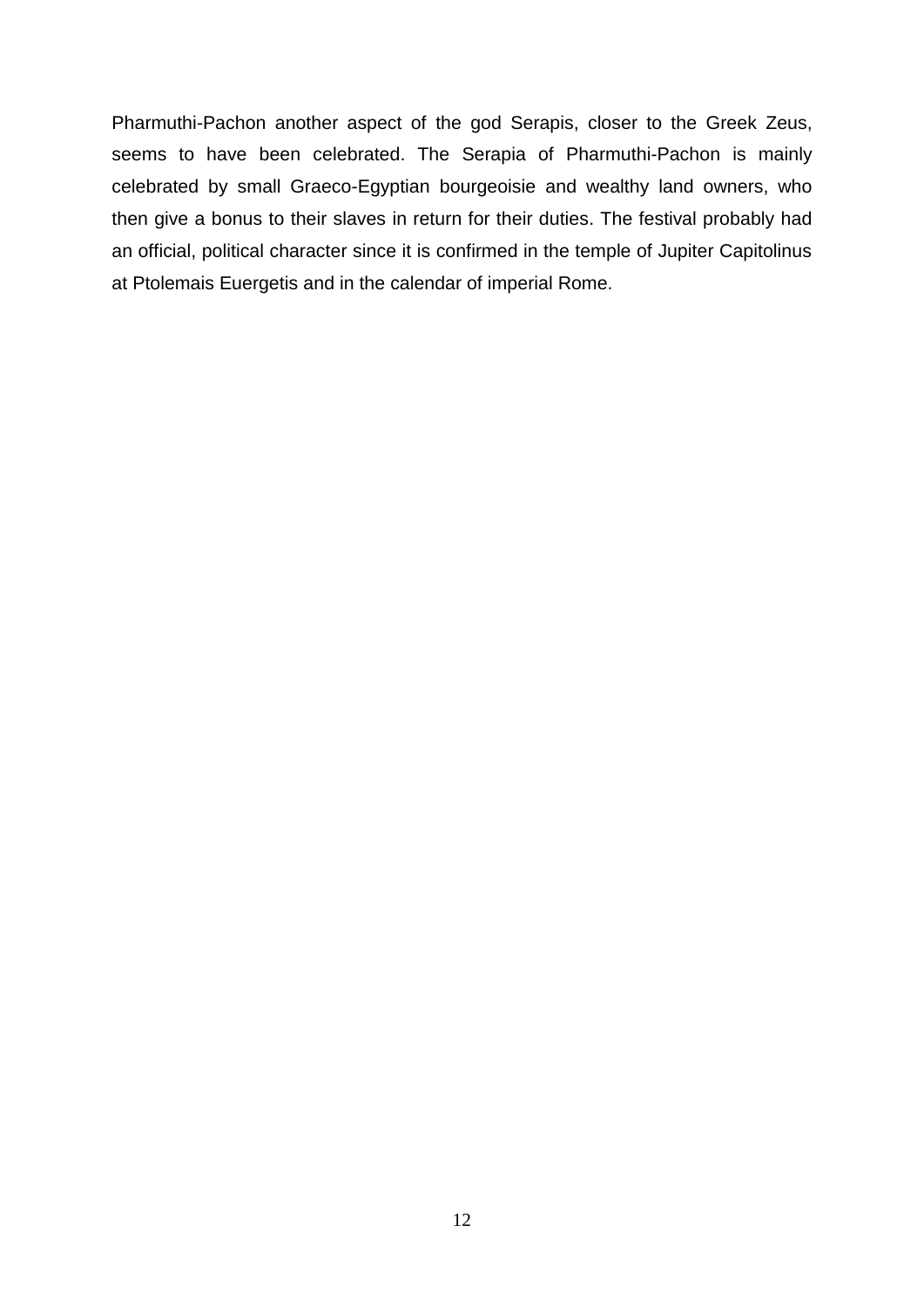## **Bibliography**

Abbas, E. and Abdelwahed, Y. 2014. 'The Domestic Pylon in the Light of Greek Papyri', *Rosetta* 15, 1-27.

Abdelwahed, Y. 2015. *Egyptian Cultural Identity in the Architecture of Roman Egypt (30 BC-AD 325)*. Oxford: Archaeopress Roman Archaeology 6.

Akurgal, E. 1973. *Ancient Civilizations and Ruins of Turkey: From Prehistoric Times until the End of the Roman Period*. Istanbul.

Alliot, M. 1949. 'Le culte d'Horus à Edfou au temps des Ptolémées I', *BdE* 20, 244-5.

Bloch, H. 1959. 'The Serapeum of Ostia and the Brick-Stamps of 123 A. D. A New Landmark in the History of Roman Architecture', *AJA* 63 (3), 225-40.

Bonneau, D. 1964. *La Crue du Nil, divinité égyptienne: à travers mille ans d'histoire (332 av.-641 ap. J.-C.) d'après les auteurs grecs et latins, et les documents des époques ptolémaïque, romaine et byzantine*. Paris.

Bonnet, H. 1952. *Reallexikon der ägyptischen Religionsgeschichte*. Berlin.

Botti, G. 1895. *L'Acropole d'Alexandrie et le Serapeum d'apris Aphthonius et les fouilles*. *Mémoires présenté à la Société Archéologique d'Alexandrie*. Alexandria.

Chassinat, É. 1966. *Le mystère d'Osiris au mois de Khoiak*. Cairo.

Cook, B. F. 1966. *Inscribed Hadra Vases in the Metropolitan Museum of Art*. New York.

Conybeare, F. C. 1912: *Philostratus: The Life of Apollonius of Tyana*. London and New York.

Davies, G. 2011. 'Before Sarcophagi', in Elsner and Huskinson (eds.), *Life, Death and Representation: Some New Work on Roman Sarcophagi*. Berlin and New York, 21-53.

Fairman, H. W. 1954-5. 'Worship and Festivals in an Egyptian Temple', *BJRL* 37, 182-92.

Fraser, P. M. 1960a. 'Two Studies on the Cult of Serapis in the Hellenistic World', *Opusc. Athen*. III, 1-54.

Fraser, P. M. 1960b. 'Inscriptions from Ptolemaic Egypt', *Berytus* 13, 159-61.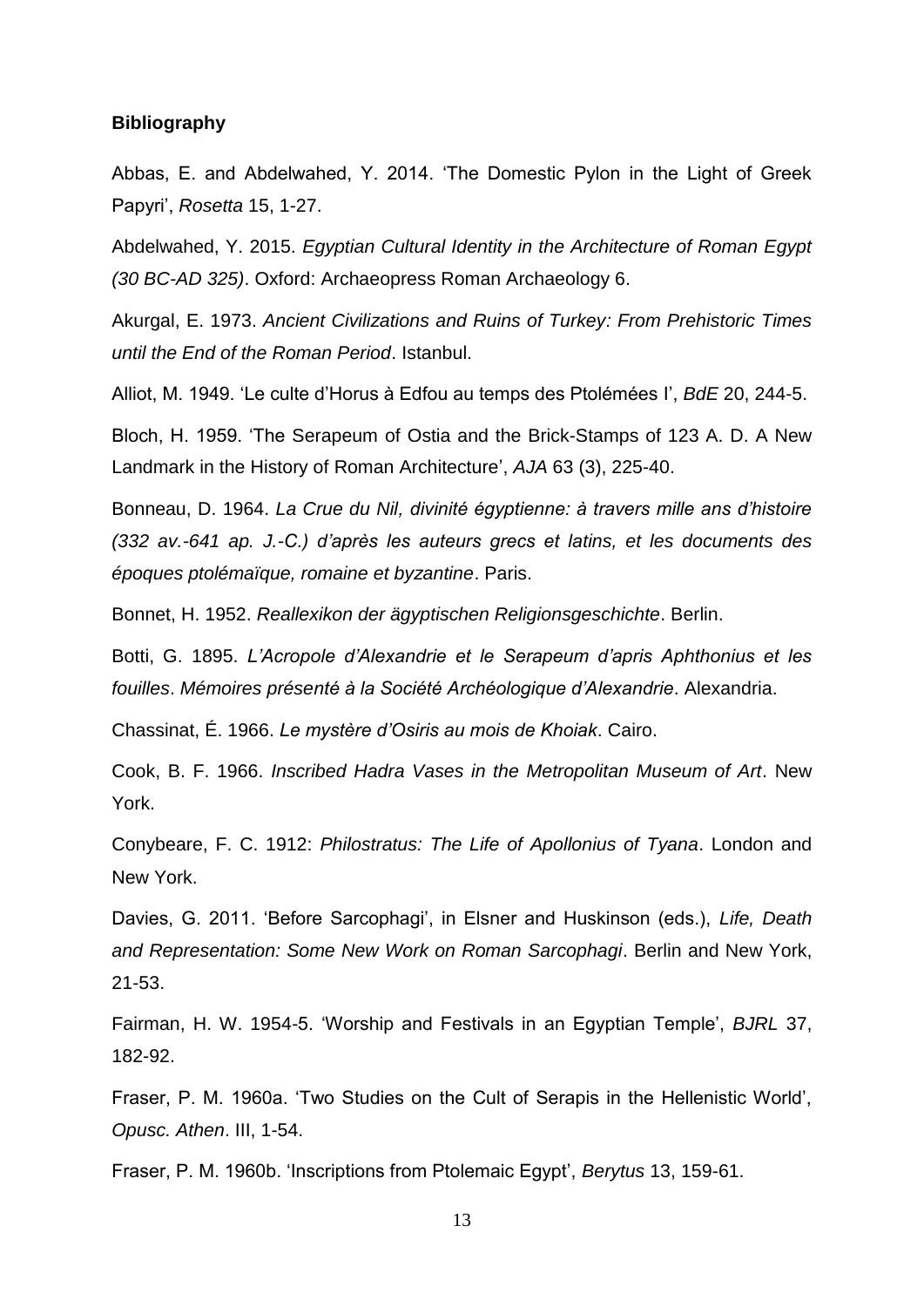Gaballa, G. A. and Kitchen, K. A. 1969. 'The Festival of Sokar', *Orientalia* 38, 1-76.

Goddio, F. 2007. *Underwater Archaeology in the Canopic Region in Egypt: Topography and Excavations of Heracleion-Thonis and East Canopus (1996-2006)*. Oxford.

Grimm, G. and J. S. McKenzie 2004. 'Architectural Fragments excavated in the Serapeum in Alexandria in *c.* 1900', *JRS* 94, 115-21.

Goddio, F. and Clauss, M. 2006. *Egypt's Sunken Treasures*. Munich and New York.

Golvin, J.-C., Abd El-Hamid, S., Wagner, G. and Dunand, F. 1981. 'Le petit Sarapieion romain de Louqsor', *BIFAO* 81, 115-48.

Golvin, J.-C., Abd El-Hamid, S., Wagner, G. and Dunand, F. 1986. 'Le petit Serapeum de l'époque d'Hadrien', *Dossiers Histoire et Archéologie* 101, 66-8.

Henrichs, H. 1968. 'Vespasian's Visit to Alexandria', *ZPE* 3, 51-80.

Humphrey, J. H. 1986. *Roman Circuses: Arenas for Chariot Racing*. London.

Husson, G. 1983. *Oikia. Le vocabulaire de la maison privée en Égypte d'après les papyrus grecs*. Paris.

Kayser, F. 1994. *Recueil des Inscriptions grecques at latines (non funéraires) d'Alexandrie impéraile (Ier-IIIe s. apr. J.-C.)*. Cairo.

Letronne, J. A. 1974. *Recueil des Inscriptions Grecques et Latines de l'Égypte* I. Paris.

McKenzie, J. 2007. *The Architecture of Alexandria and Egypt (c. 300 BC to AD 700)*. New Haven and London.

McKenzie, J. 2009. 'The Serapeum of Alexandria: Its Destruction and Reconstruction', *JRA* 22, 772-82.

McKenzie, J., Gibson, S. and Reyes, A. T. 2004. 'Reconstructing the Serapeum in Alexandria from the Archaeological Evidence', *JRS* 94, 73-114.

Perpillou-Thomas, F. 1993. *Fêtes d'Égypte ptolémaique et romaine d'àpres la documentation papyrologique grecque*. Leuven: Studia Hellenistica 31.

Rice, E. E. 1983. *The Grand Procession of Ptolemy Philadelphus*. Oxford.

14